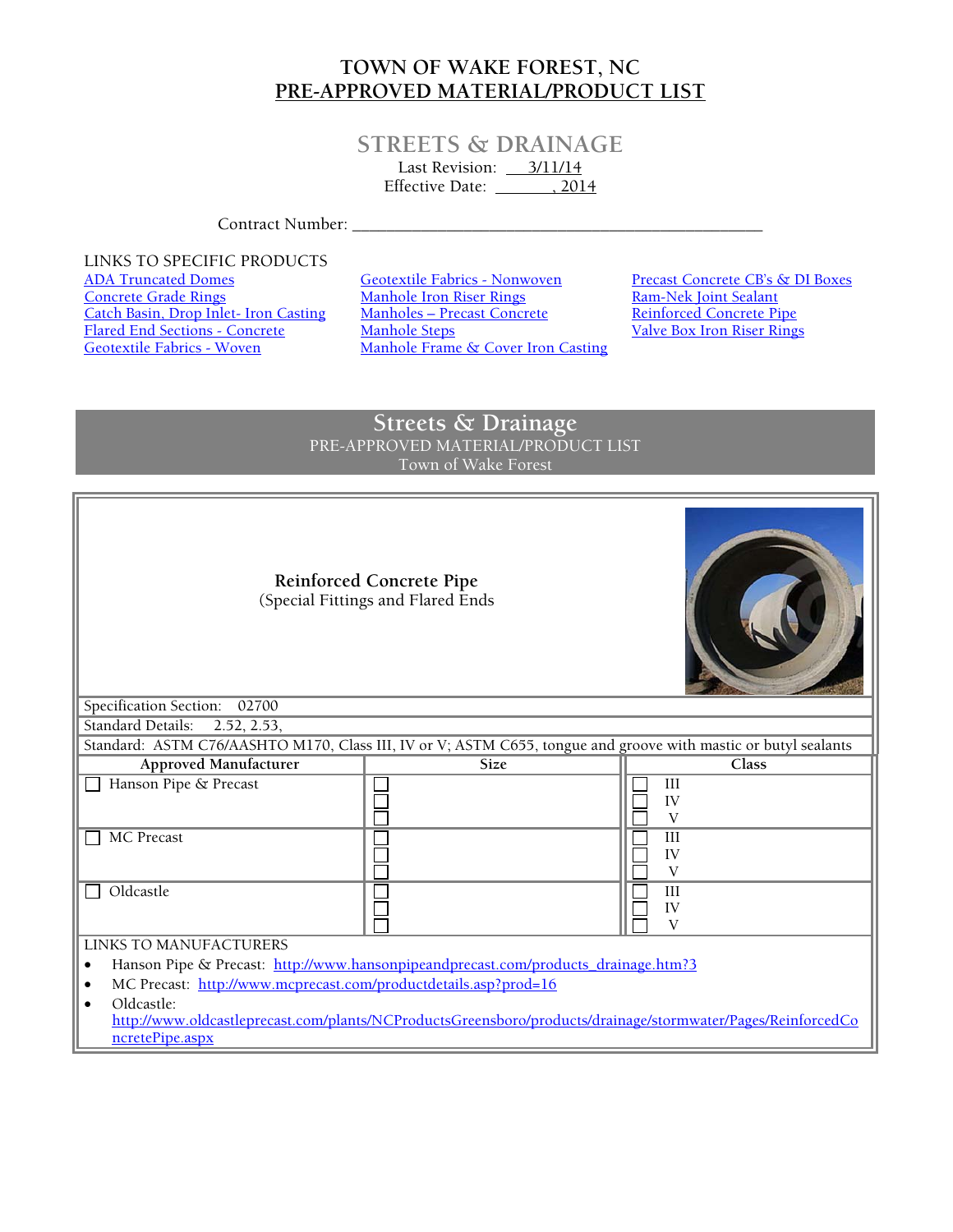| <b>Precast Concrete Manholes</b>                                                      |        |             |       |
|---------------------------------------------------------------------------------------|--------|-------------|-------|
| Specification Section: 02700                                                          |        |             |       |
| Standard Details: 2.60, 2.61                                                          |        |             |       |
| Standard: ASTM C478, Type II Cement, AASHTO M199                                      |        |             |       |
| Approved Manufacturer/Product                                                         | Detail | <b>Size</b> | Other |
| Lindsay Concrete (formerly Stay-Right Precast Concrete, Inc.)                         |        |             |       |
| Hanson Pipe & Precast, Inc. (formerly Carolina Precast)                               |        |             |       |
| Mack Industries                                                                       |        |             |       |
| LINKS TO MANUFACTURERS:                                                               |        |             |       |
| Lindsay Concrete: http://stayright.lindsayconcrete.com/Products/Product-5.aspx?iid=11 |        |             |       |
| Hanson Pipe & Precast: http://www.hansonpipeandprecast.com/products_pmww.htm?3<br>٠   |        |             |       |

• Mack Industries: http://www.mackconcrete.com/precastproducts.html



**Concrete Grade Rings** 

**Specification Section:** 02700

**Standard Details:** 2.60, 2.61

**Standard:** ASTM C478, Type II Cement. Thickness: Max. 6"; Min. 2". The top grade ring should be 2", total height not to exceed 18"

| Approved Manufacturer/Product                                 | <b>Thickness</b> |
|---------------------------------------------------------------|------------------|
| Lindsay Concrete (formerly Stay-Right Precast Concrete, Inc.) |                  |
| Hanson Pipe & Precast, Inc. (formerly Carolina Precast)       |                  |
| Mack Industries                                               |                  |
| LINKS TO MANUFACTURERS:                                       |                  |
|                                                               |                  |

- Lindsay Concrete: http://stayright.lindsayconcrete.com/Products/Product-5.aspx?iid=11
- Hanson Pipe & Precast: http://www.hansonpipeandprecast.com/products\_pmww.htm?3
- Mack Industries: http://www.mackconcrete.com/precastproducts.html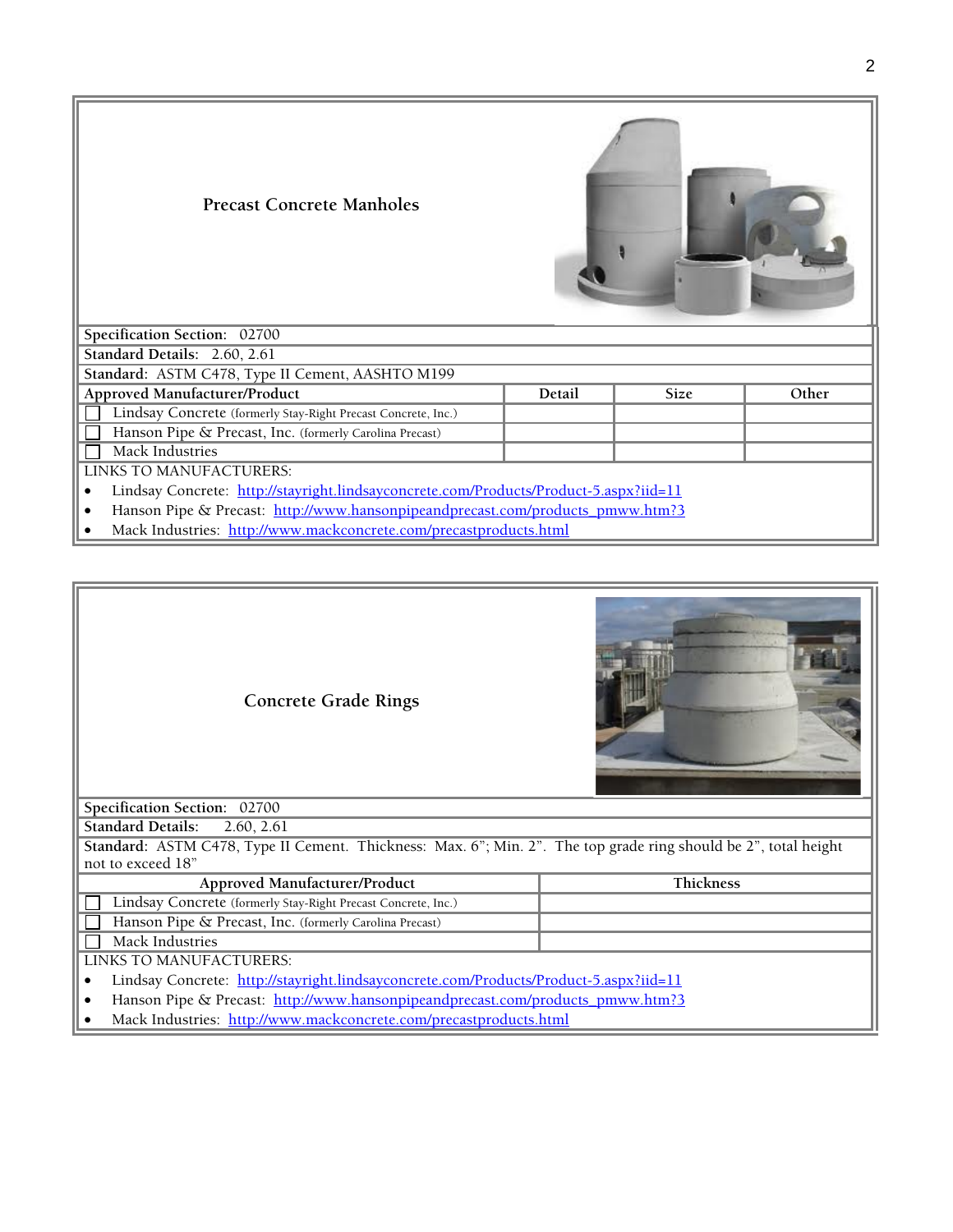| Precast Concrete Catch Basins & Junction Boxes                                                                       |        |             |
|----------------------------------------------------------------------------------------------------------------------|--------|-------------|
|                                                                                                                      |        |             |
| Specification Section: 02700                                                                                         |        |             |
| Standard Details: 2.50, 2.51, 2.54, 2.55, 2.56                                                                       |        |             |
| Standard: ASTM C913, Type II Cement, reinforced precast drainage inlets (Curb Inlets, Drop inlets and Catch Basins); |        |             |
| rated for HS-20 as applicable.                                                                                       |        |             |
| Approved Manufacturer/Product                                                                                        | Detail | <b>Size</b> |
| Lindsay Concrete (formerly Stay-Right Precast Concrete, Inc.)                                                        |        |             |
| Hanson Pipe & Precast, Inc. (formerly Carolina Precast)                                                              |        |             |
| <b>MC</b> Precast                                                                                                    |        |             |
| LINKS TO MANUFACTURERS                                                                                               |        |             |
| Lindsay Concrete: http://www.lindsayconcrete.com/Products/Sewer-Drainage.aspx?iid=30<br>٠                            |        |             |
| Hanson Pipe & Precast: http://www.hansonpipeandprecast.com/products drainage.htm?3                                   |        |             |
| MC Precast: http://www.mcprecast.com/productdetails.asp?prod=9                                                       |        |             |

| <b>Butyl Rubber Sealant</b>      | <b>GRAM-NEL</b>                                                                                                       |
|----------------------------------|-----------------------------------------------------------------------------------------------------------------------|
| Specification Section(s): 02700  |                                                                                                                       |
| Standard Details: 2.60, 2.61     |                                                                                                                       |
|                                  | Standard: FS SS-S-00210 (210-A), ASTM C990, Type 1, Rope Form ( $\frac{3}{4}$ " diameter [min.]) or Type 2, Flat Form |
| Approved Manufacturer/Product    | Supplemental Information                                                                                              |
| ConSeal Concrete Sealants, Inc.  | $CS-102$ (only)                                                                                                       |
| Henry Company, Sealants Division | RN103 - Ram-Nek Joint Sealant (Coils)                                                                                 |
|                                  | RN101 - Ram-Nek Joint Sealant (Strips)                                                                                |
| LINKS TO MANUFACTURERS:          |                                                                                                                       |
| Canford Concrete Section to Inc. |                                                                                                                       |

• ConSeal Concrete Sealants, Inc.: http://www.conseal.com/index.php?option=com\_content&view=article&id=13:cs-102-butyl-rubber-sealant-forall-precast-structures&catid=2:by-product&Itemid=4

• Henry Company, Sealants Division.: *http://henry.com/sealants/concretesealants/jointsealants*

Ш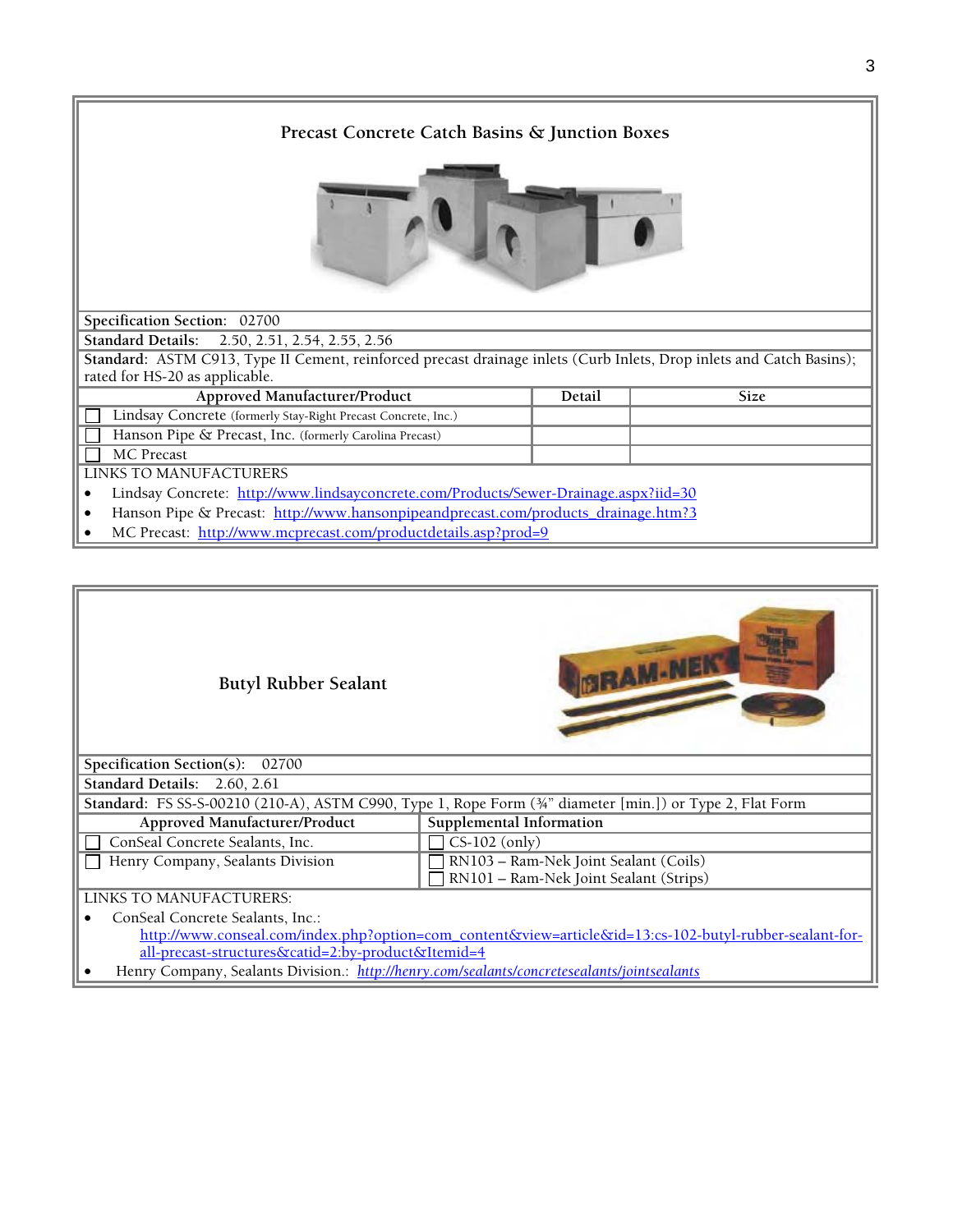| Manhole Frame and Cover                                                                                      |                                      | 1/4" LETTER<br>$0 \t{1385}$<br>(2) OPEN<br>PICKHOLES<br><b>COVER SECTION</b> |  |
|--------------------------------------------------------------------------------------------------------------|--------------------------------------|------------------------------------------------------------------------------|--|
| Specification Section: 02700                                                                                 |                                      |                                                                              |  |
| Standard Details: 2.60, 2.61                                                                                 |                                      |                                                                              |  |
| Standard: ASTM A48, Grade 35B, AASHTO M 306, uncoated                                                        |                                      |                                                                              |  |
| Approved Manufacturer/Product                                                                                |                                      | <b>Use</b>                                                                   |  |
|                                                                                                              | Standard                             | Watertight                                                                   |  |
| Capitol Foundry of Virginia, Inc.                                                                            |                                      | MH-2001-WT                                                                   |  |
| East Jordan Iron Works, Inc.                                                                                 | V-1384 (41384056C03)                 | V-2384 (NCR07-3010C)                                                         |  |
|                                                                                                              | <b>US Foundry</b><br>RCR-2001; 669KL |                                                                              |  |
| LINKS TO MANUFACTURERS:                                                                                      |                                      |                                                                              |  |
| Capital Foundry of Virginia, Inc.: Company does not have either a website or online catalog.                 |                                      |                                                                              |  |
| East Jordan Iron Works, Inc.:                                                                                |                                      |                                                                              |  |
| http://americas.ejco.com/webapp/wcs/stores/servlet/SearchView?filter=&storeId=10054&catalogId=13051&langId=- |                                      |                                                                              |  |
| <u>1&amp;clear=true&amp;fromPage=searchPage&amp;firstSearchPage=searchPage&amp;q=1384</u>                    |                                      |                                                                              |  |
| US Foundry: http://www.usfoundry.com/usfoundry-products/catalog/ringsandcovers/ringssummary/90               |                                      |                                                                              |  |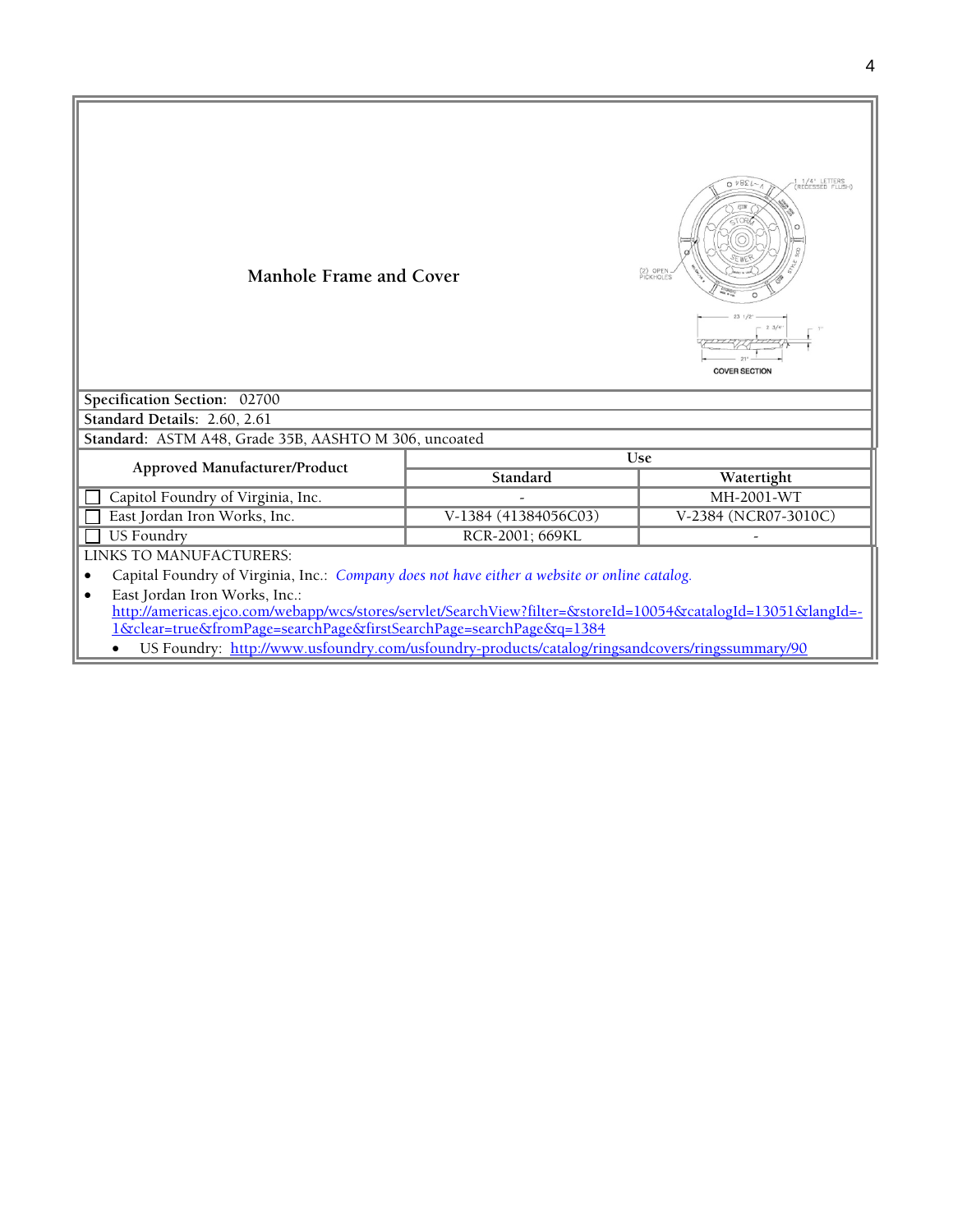| Manhole & Valve Cast Iron Riser Rings<br>Specification Section: 02700<br>Standard Details: 2.60 (manhole)                                                                                                                                                                                                                                                                                                                                                                       |                                                |                                               |                               |                                  |
|---------------------------------------------------------------------------------------------------------------------------------------------------------------------------------------------------------------------------------------------------------------------------------------------------------------------------------------------------------------------------------------------------------------------------------------------------------------------------------|------------------------------------------------|-----------------------------------------------|-------------------------------|----------------------------------|
| Standard: ASTM A48, Grade 35B, AASHTO M306, uncoated                                                                                                                                                                                                                                                                                                                                                                                                                            |                                                | Use                                           |                               |                                  |
| Approved Manufacturer/Product                                                                                                                                                                                                                                                                                                                                                                                                                                                   |                                                | Manhole Riser Rings w/ Set Screws             |                               | <b>Valve Riser Rings</b>         |
|                                                                                                                                                                                                                                                                                                                                                                                                                                                                                 | Height                                         | Item No.                                      | Height                        | Item No.                         |
| American Highway Products, Ltda,b                                                                                                                                                                                                                                                                                                                                                                                                                                               | 1-inch<br>$1\frac{1}{2}$ -inch<br>2-inch       |                                               | 1-inch<br>$2$ -inch<br>3-inch |                                  |
| Capitol Foundry <sup>a</sup>                                                                                                                                                                                                                                                                                                                                                                                                                                                    | $1$ -inch<br>$1\frac{1}{2}$ -inch<br>$2$ -inch | 2001-1<br>$2001 - 1\frac{1}{2}$<br>$2001 - 2$ | 1-inch<br>2-inch<br>3-inch    | $VBX-1$<br>$VBX-2$<br>VBX-3      |
| East Jordan Iron Works, Inc.                                                                                                                                                                                                                                                                                                                                                                                                                                                    | 1-inch<br>$1\frac{1}{2}$ -inch<br>$2$ -inch    | M7235010102R<br>M1235010152R<br>M123501202R   | 1-inch<br>$2$ -inch<br>3-inch | 85008011<br>85008016<br>85008021 |
| <sup>a</sup> Does not have set screw<br><sup>b</sup> Specify riser height when ordering<br>LINKS TO MANUFACTURERS:                                                                                                                                                                                                                                                                                                                                                              |                                                |                                               |                               |                                  |
| American Highway Products, Ltd.: http://www.ahpl.com/index.php<br>Capital Foundry of Virginia, Inc.: Company does not have either a website or an online catalog.<br>East Jordan Iron Works, Inc.:<br>$\bullet$<br>http://americas.ejco.com/webapp/wcs/stores/servlet/SearchView?filter=&storeId=10054&catalogId=13051&langId=-<br>1&clear=true&fromPage=searchPage&firstSearchPage=searchPage&q=1384 (type in item number in search box for<br>the various items listed above) |                                                |                                               |                               |                                  |

| <b>Manhole Steps</b><br><b>UX NO. 1</b>                                                             |        |                                     |
|-----------------------------------------------------------------------------------------------------|--------|-------------------------------------|
| Specification Section: 02700                                                                        |        |                                     |
| Standard Details: 2.50, 2.51, 2.54, 2.55, 2.56, 2.60, 2.61                                          |        |                                     |
| ASTM C478 and D4101, AASHTO M199.<br>Standard:                                                      |        |                                     |
| Copolymer polypropylene plastic with embedded 1/2" diameter ASTM A615 Grade 60 steel reinforcement. |        |                                     |
| Manufacturer & Product                                                                              | Model  | Reinforcement                       |
| M. A. Industries, Inc.                                                                              | PS1-PF | $\frac{1}{2}$ " dia. grade 60 rebar |
|                                                                                                     |        |                                     |
| L LINKS TO MANUFACTURERS:                                                                           |        |                                     |
| M. A. Industries, Inc.                                                                              |        |                                     |
| http://www.manholestep.com/index.php?option=com_virtuemart&Itemid=87&vmcchk=1&Itemid=87.            |        |                                     |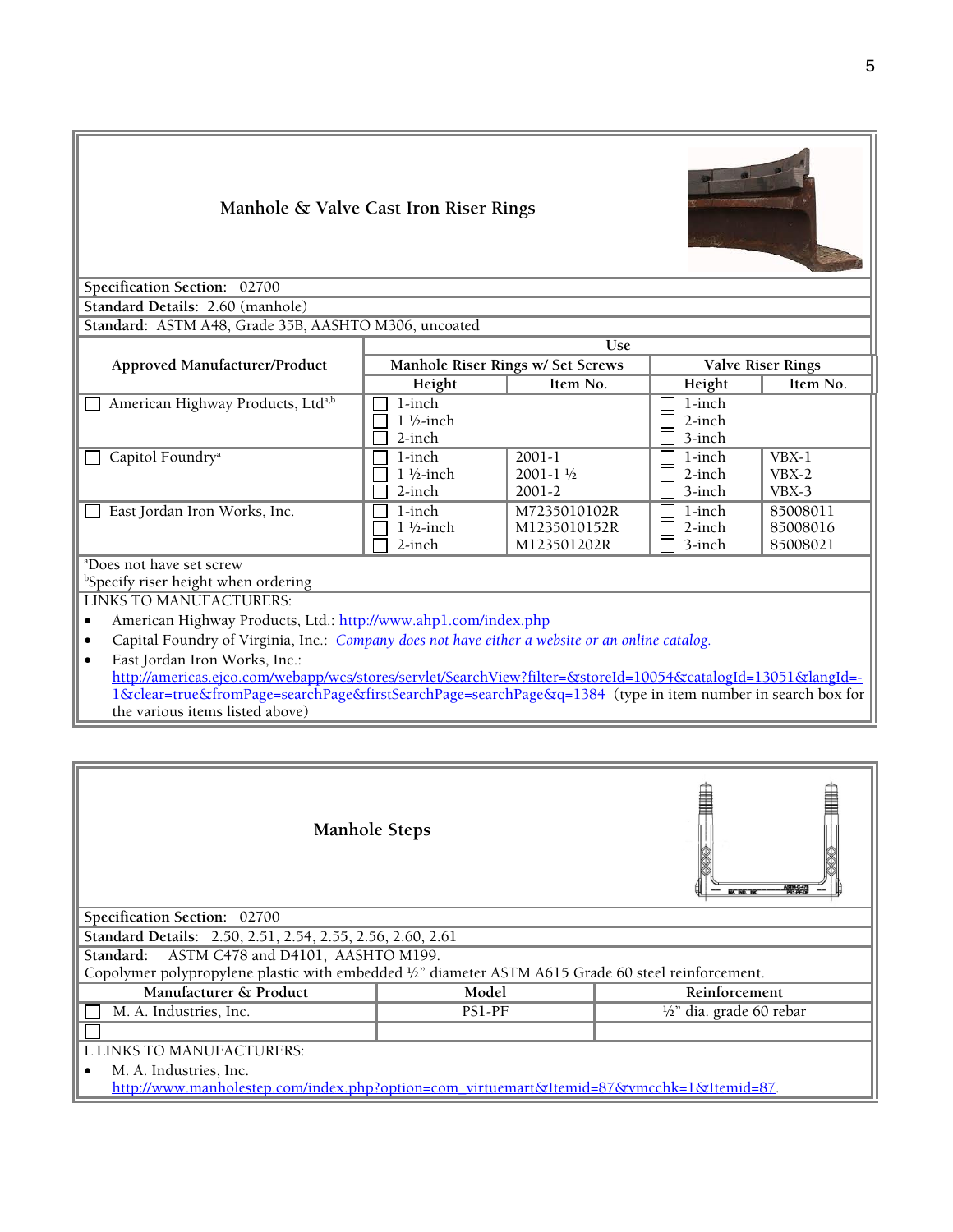| <b>Geotextile Fabrics</b>                                                                   | Woven<br>Nonwoven                                                                                                 |  |  |
|---------------------------------------------------------------------------------------------|-------------------------------------------------------------------------------------------------------------------|--|--|
| Specification Section: 02700                                                                |                                                                                                                   |  |  |
| <b>Standard Details: N/A</b>                                                                |                                                                                                                   |  |  |
|                                                                                             | Standard: NCDOT Standard Specifications for Roadways and Structures, Section 1056; Type 1 for Subsurface Drains,  |  |  |
| Stabilization                                                                               | NCDOT Type 2 for Filter Fabric below rip rap, NCDOT Type 3 Class A or B for Silt Fence, and NCDOT Type 4 for Soil |  |  |
| <b>Approved Manufacturer</b>                                                                | Product                                                                                                           |  |  |
| Geotextile Systems by Propex                                                                |                                                                                                                   |  |  |
| Huesker, Inc.                                                                               |                                                                                                                   |  |  |
| Tensar Intl. Corp                                                                           |                                                                                                                   |  |  |
| US Fabrics, Inc.                                                                            |                                                                                                                   |  |  |
| LINKS TO MANUFACTURES:                                                                      |                                                                                                                   |  |  |
| Huesker: http://www.huesker.fr/usa/geosynthetics?PHPSESSID=3dc70b6f4ff3e5795ceaa0f9550cab93 |                                                                                                                   |  |  |
| Geotextile Systems by Propex: http://geotextile.com/product/geotex.html                     |                                                                                                                   |  |  |
| Tensar: http://www.tensarcorp.com/                                                          |                                                                                                                   |  |  |
| US Fabrics Inc.: http://www.usfabricsinc.com/products/categories                            |                                                                                                                   |  |  |
|                                                                                             |                                                                                                                   |  |  |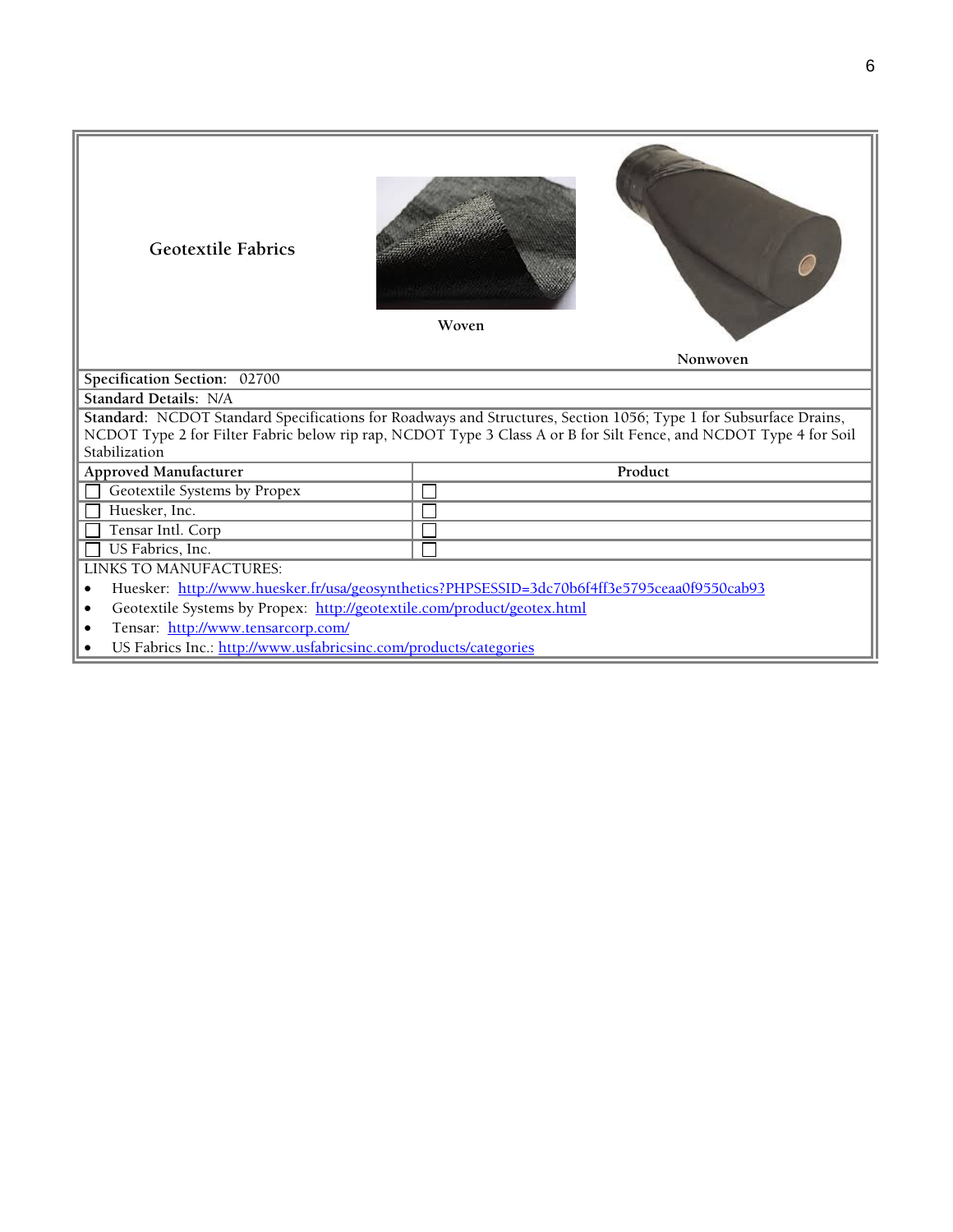|                                                                                                            | (2) 1" DIA<br>HANDLING HOLE<br>3/4" LETTERING<br><b>Iron Castings</b><br>(Catch Basin Grate &<br>Frames, Combination<br>Frame, Cover & Hood) | 5/8"—11 ZN2<br>HEX BOLTS W./<br>ZINC WASHERS AND NUTS<br>$27 \frac{1}{4}$<br>$31 \frac{1}{4}$<br>$23 \frac{3}{4}$<br><b>SECTION</b> |  |
|------------------------------------------------------------------------------------------------------------|----------------------------------------------------------------------------------------------------------------------------------------------|-------------------------------------------------------------------------------------------------------------------------------------|--|
| Specification Section: 02700                                                                               |                                                                                                                                              |                                                                                                                                     |  |
| Standard Details: 2.50, 2.51, 2.55, 2.56, 2.71, 2.72                                                       |                                                                                                                                              |                                                                                                                                     |  |
|                                                                                                            | Standard: ASTM A48, Grade 35B, AASHTO M306, Heavy Duty, uncoated; Fish logo (Dump No Waste Drains to                                         |                                                                                                                                     |  |
| Waterways) required on grate or hood as applicable                                                         |                                                                                                                                              |                                                                                                                                     |  |
| <b>Approved Manufacturer/Product</b>                                                                       | <b>Catalog Number/Description</b>                                                                                                            | <b>Product No</b>                                                                                                                   |  |
| Capitol Foundry                                                                                            | DI 840.03 Comb Frame, Cover & Hood                                                                                                           | Same                                                                                                                                |  |
|                                                                                                            | (NCDOT 840.03)<br>CB-2000 2x3 Grate & Frame                                                                                                  | Same                                                                                                                                |  |
| East Jordan Iron Works, Inc.                                                                               | V4066-1 Comb Frame, Cover & Hood                                                                                                             | 44066130B01                                                                                                                         |  |
|                                                                                                            | (NCDOT 840.03)                                                                                                                               |                                                                                                                                     |  |
|                                                                                                            | V4867-2 2x3 Grate & 7" high Frame                                                                                                            | 44867261                                                                                                                            |  |
|                                                                                                            | V5660 2x3 Grate & 4" high Frame                                                                                                              | 45660010 (4" frame)                                                                                                                 |  |
|                                                                                                            | (reversible frame)                                                                                                                           | 45660033 (2x3 grate)                                                                                                                |  |
| <b>US Foundry</b>                                                                                          | USF 5181 Comb Frame, Cover & Hood                                                                                                            | USF 5181-6420 (type E)                                                                                                              |  |
|                                                                                                            | (NCDOT 840.03)                                                                                                                               | USF 4137-6237                                                                                                                       |  |
| USF 4137 (7" high frame)                                                                                   |                                                                                                                                              |                                                                                                                                     |  |
| LINKS TO MANUFACTURERS:                                                                                    |                                                                                                                                              |                                                                                                                                     |  |
| Capitol Foundry: Company does not have either a website or an online catalog.                              |                                                                                                                                              |                                                                                                                                     |  |
| East Jordan Iron Works:                                                                                    |                                                                                                                                              |                                                                                                                                     |  |
| http://americas.ejco.com/webapp/wcs/stores/servlet/Category?requestKey=1377792486355&grid=&page=0&langId=  |                                                                                                                                              |                                                                                                                                     |  |
| 1&storeId=10054&catalogId=13051&categoryId=32554&filterQueries=ATTR_STR_7741124012283343355%3ARe           |                                                                                                                                              |                                                                                                                                     |  |
| ctangle (type in item number in search box for the various items listed above)                             |                                                                                                                                              |                                                                                                                                     |  |
| US Foundry: http://www.usfoundry.com/flipbook/#/167; http://www.usfoundry.com/flipbook/#/125 (type in item |                                                                                                                                              |                                                                                                                                     |  |
| number in search box for other items)                                                                      |                                                                                                                                              |                                                                                                                                     |  |